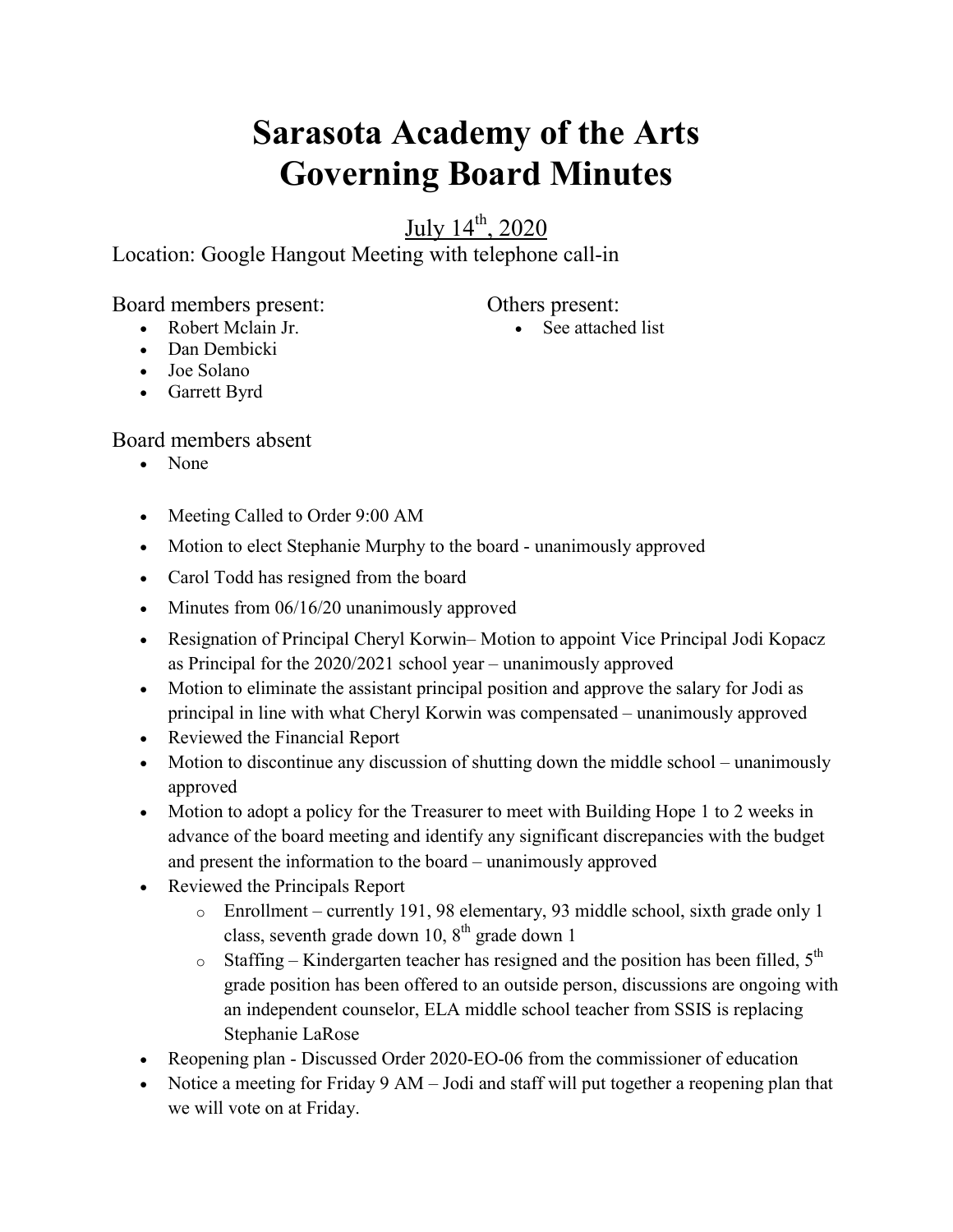- Public Comment Tamara Solum (Drama), Leila Newcomb, Ms. Howard
- Motion to add Jodi Kopacz to all of our existing banking, debit and credit accounts and remove Cheryl Korwin – unanimously approved
- In a future meeting review the financial controls including use of debit cards and recommendation of Building Hope to not use debit cards
- Discussed the Tree Rd property
- Motion to allow Rob McClain to execute the agreements necessary to sell the Tree Rd property under the condition that we end up no worse than what we would make selling to the existing purchaser. – Unanimously approved
- Will discuss the 2020-2021 Budget including state mandates for pay and budgeting process moving forward once the school opening process is behind us
- Add an agenda item to discuss the process for board member criteria and approval and then a budget workshop on Tuesday 7/28 at 9 AM
- Officer Elections unanimously approved
	- o Rob President
	- o Garrett Vice President
	- $\circ$  Joe Secretary
	- o Dan Treasurer
- Adjourned 11:13 AM

*Minutes submitted by Joe Solano*

Joe Sohne

2020-08-27